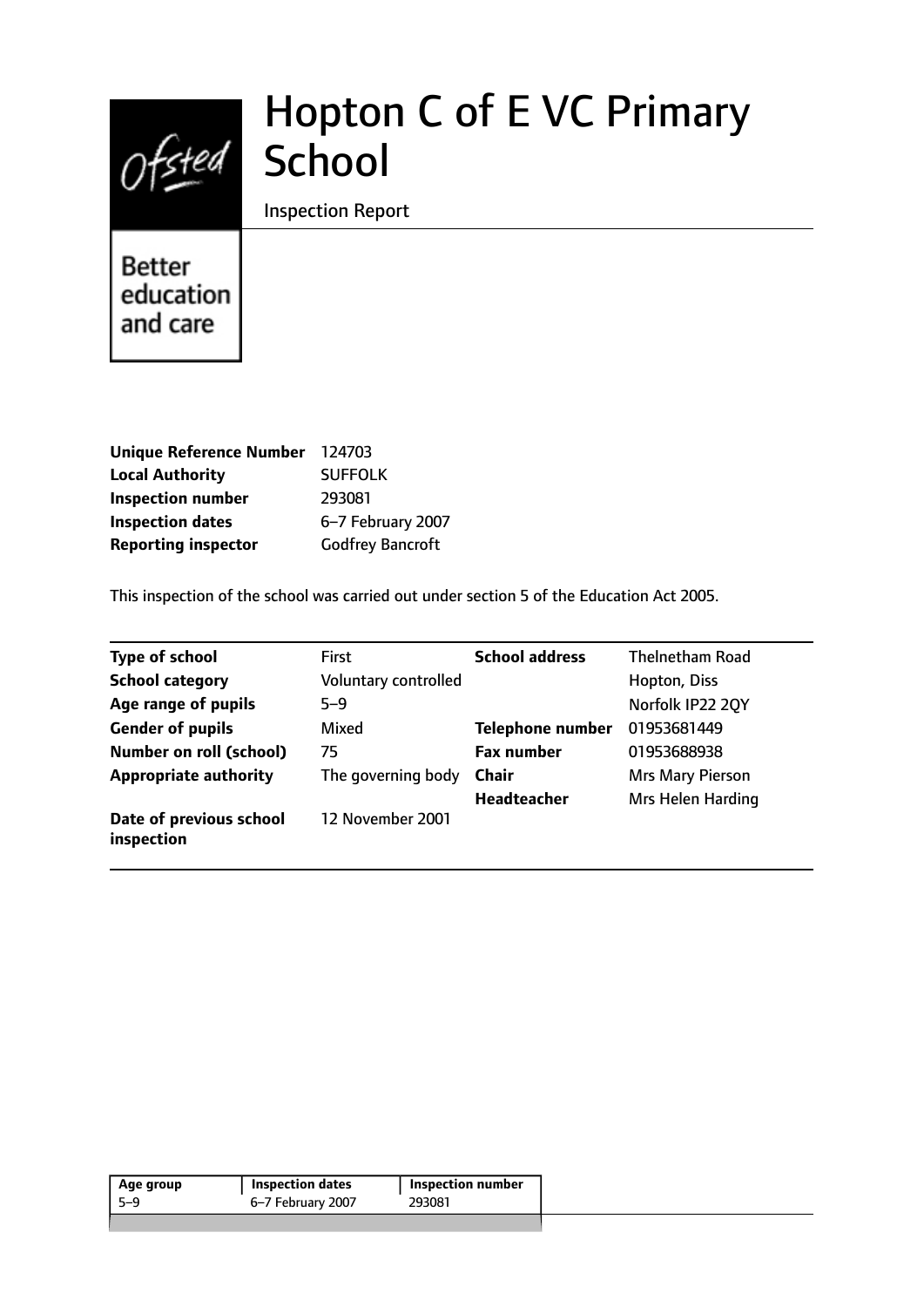© Crown copyright 2007

Website: www.ofsted.gov.uk

This document may be reproduced in whole or in part for non-commercial educational purposes, provided that the information quoted is reproduced without adaptation and the source and date of publication are stated.

Further copies of this report are obtainable from the school. Under the Education Act 2005, the school must provide a copy of this report free of charge to certain categories of people. A charge not exceeding the full cost of reproduction may be made for any other copies supplied.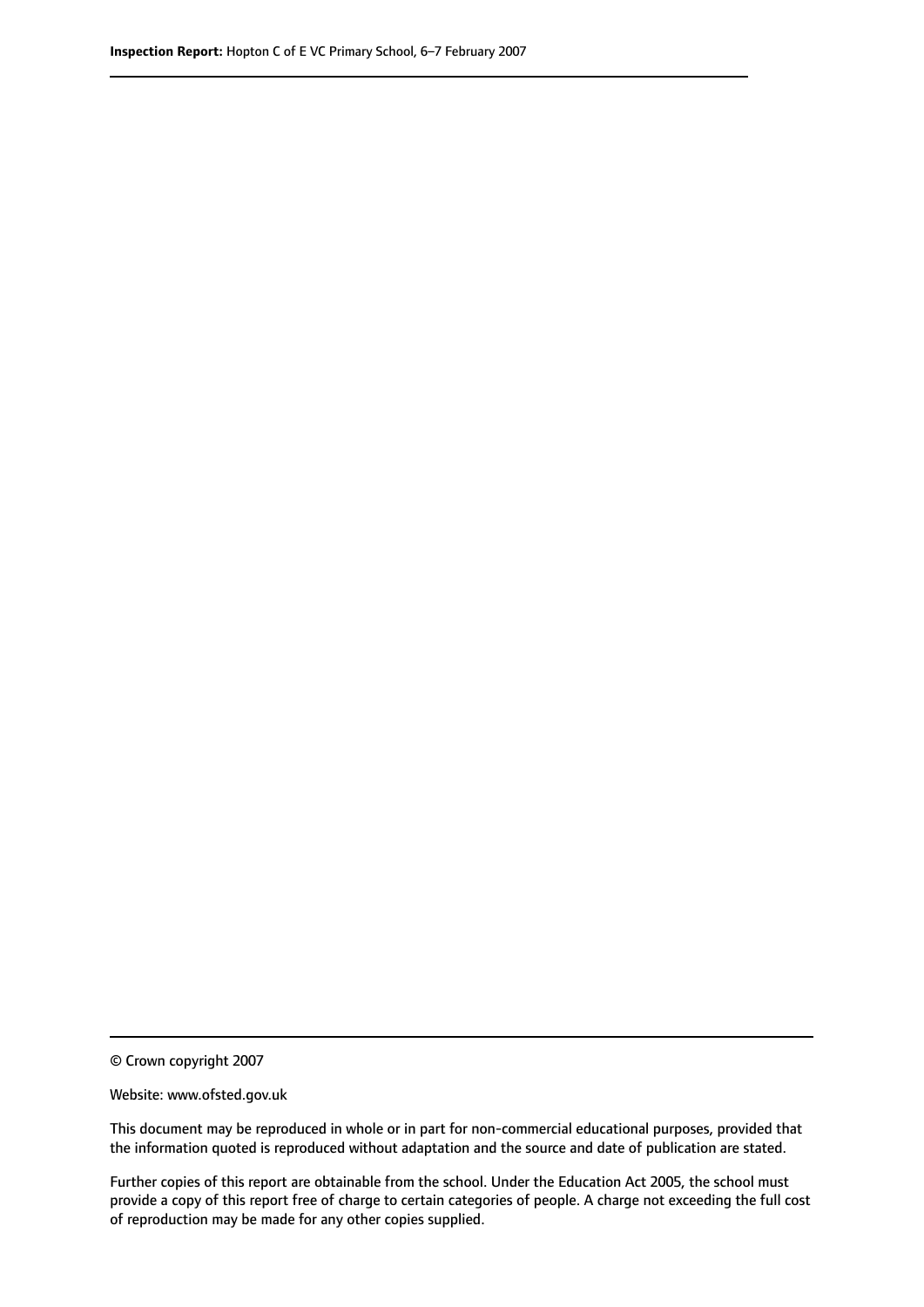# **Introduction**

The inspection was carried out by one Additional Inspector.

### **Description of the school**

This is a smaller than average primary school. The economic and social characteristics of the community are favourable. Children's attainment on entry is usually below that expected for their age. The majority of pupils are of White British heritage. The percentage of pupils from ethnic minority backgrounds is very low and there are no pupils who speak English as an additional language. The percentage of pupils who have learning difficulties or disabilities is broadly average.

#### **Key for inspection grades**

| Grade 1 | Outstanding  |
|---------|--------------|
| Grade 2 | Good         |
| Grade 3 | Satisfactory |
| Grade 4 | Inadequate   |
|         |              |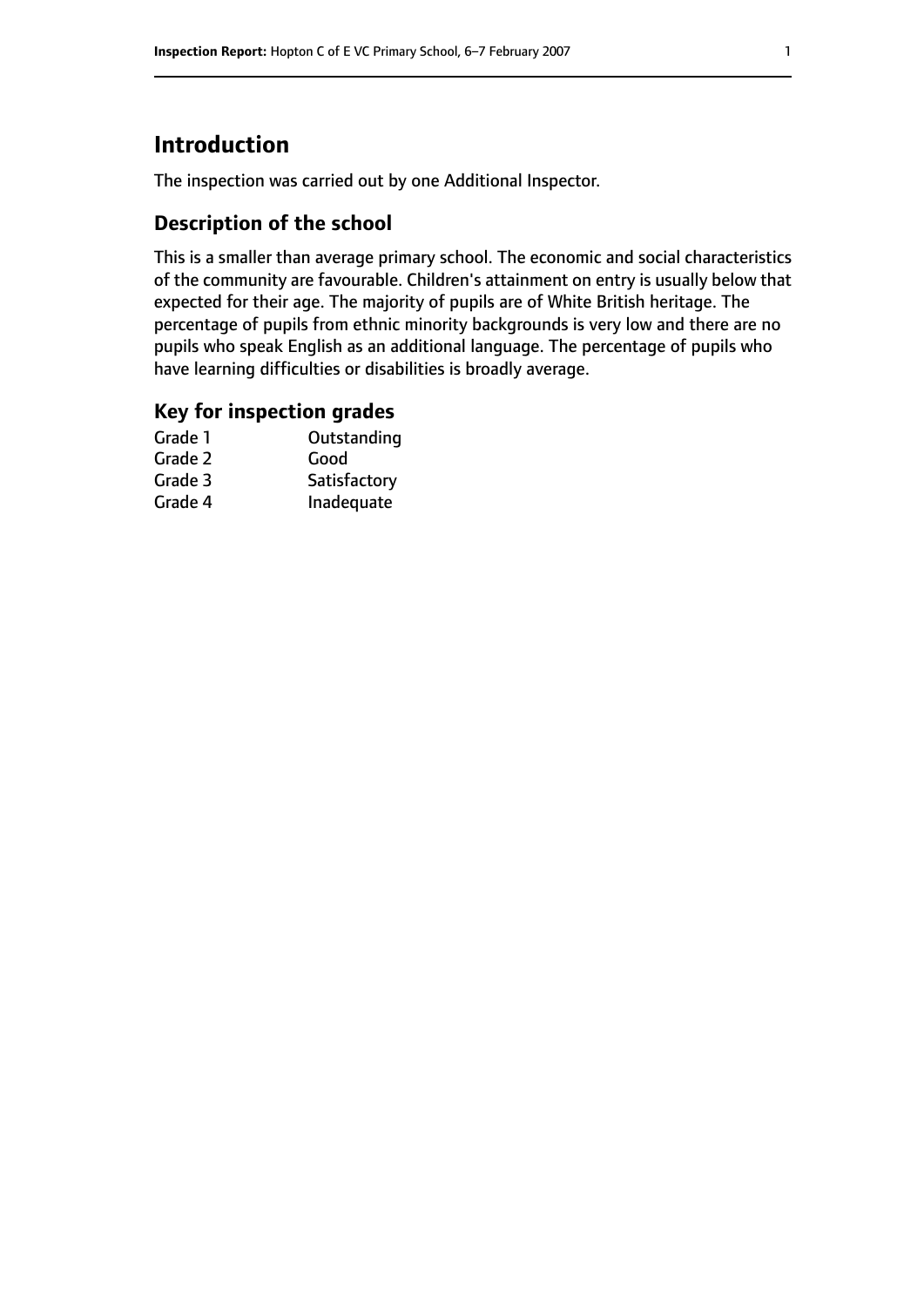# **Overall effectiveness of the school**

#### **Grade: 2**

The inspection supports the school's own evaluation that this is a good school that gives good value for money. It is a caring school, with a warm and welcoming atmosphere, in which pupils and adults feel valued and able to do their best. Parents and carers have very positive views of the school. Central to these views are pupils' outstanding personal development and well-being, which is based on the school's exemplary provision for their care, guidance and support. One parent said, 'Our son always enjoys school, the environment makes him feel happy and safe'. Pupils' behaviour is exceptionally good and they work hard. Pupils of all abilities and backgrounds achieve well. They make good progress and by the time they leave, standards in English and science are broadly average, whilst standards in mathematics are above average.

Pupils' good progress is attributable to good teaching and learning. Positive relationships with adults and the celebration of pupils' efforts and successes mean that pupils apply themselves well to their learning. At times the formal marking of pupils' work is excellent and provides them with very helpful information about how to improve. However, whilst never less than satisfactory not all marking reaches this high standard. The curriculum is satisfactory. Its structure means that pupils are taught in mixed age classes, enabling those of different ages but with similar levels of ability to learn together well, especially in the core subjects: English, mathematics, science and information and communication technology (ICT). However, the good match of curriculum content to the needs of all pupils seen in these subjects has not yet extended fully to some other subjects, in which it is currently satisfactory.

Leadership and management are good. The headteacher leads a dedicated team of staff who support each other well. Governors fulfil their duties outstandingly. Their working partnership with the headteacher provides the school with a clear educational direction that is focussed on ensuring that each pupil is able to do well. Improvement since the last inspection has been satisfactory. Following a fall in standards, the headteacher and governors have worked very effectively to improve the provision for the youngest children and this is now good. The school is demonstrating a good capacity to bring about continued improvement. One pupil summed up the school by saying, 'It's fun and the work we do is really interesting'.

#### **What the school should do to improve further**

- Make certain that work set is matched carefully to the full range of abilities in all subjects.
- Improve the quality of formal marking to match the high standard already evident in parts of the school to make sure that all pupils are fully informed about how to make their work even better.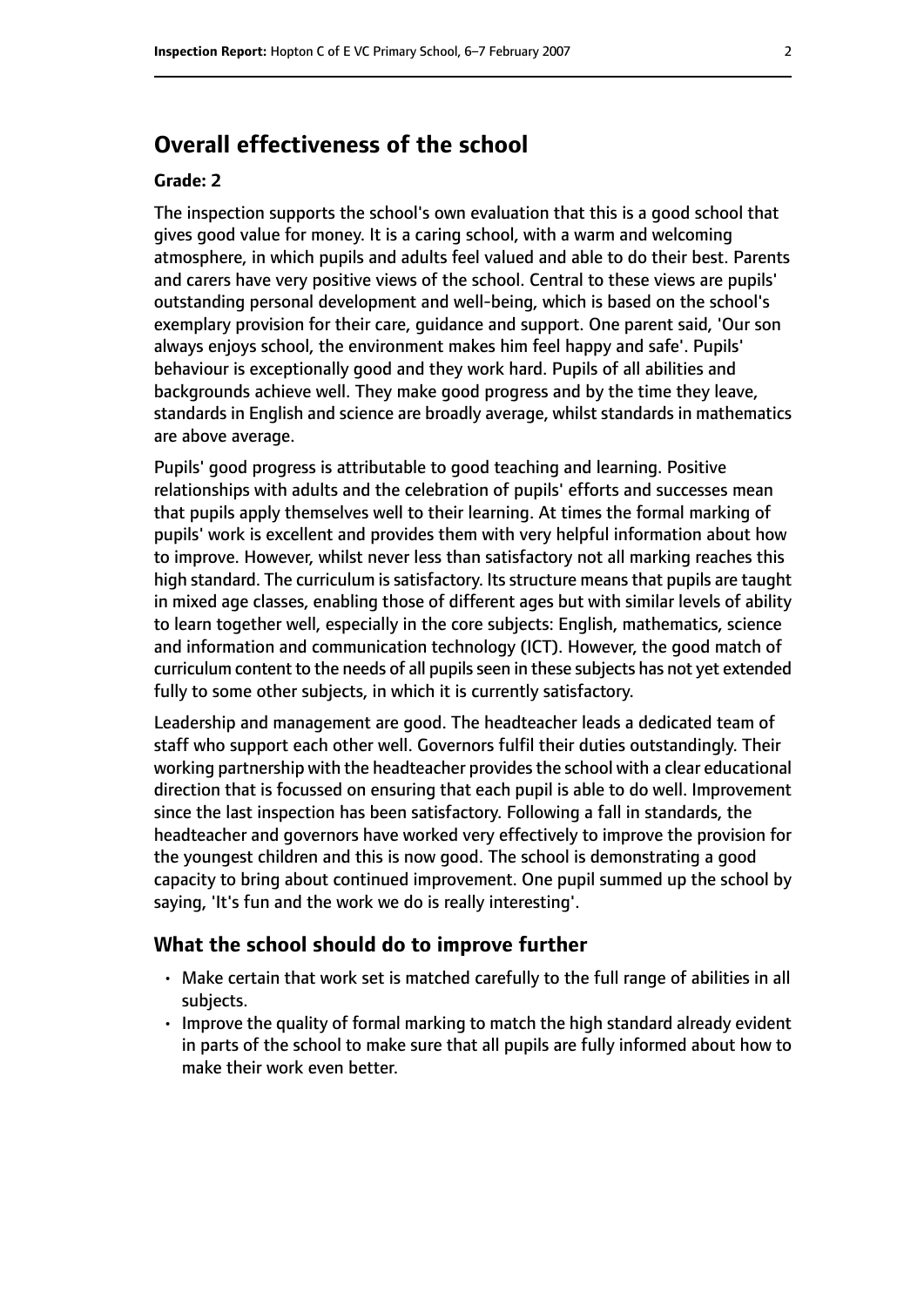# **Achievement and standards**

#### **Grade: 2**

Pupils achieve well, making good progress and attaining average standards in English and science by the time they leave the school. At this point, standards in mathematics are above average. Children start in the Reception class with standards that are lower than those expected nationally although, with relatively small numbers of pupils in each year group, variations are often evident. Whilst in the Reception class, they make good progress, entering Year 1 with standards that are close to those expected. The best progress is evident in their personal, social and emotional development and in communication, language and literacy. Pupils make steady progress in Years 1 and 2 and by the end of Year 2, standards in reading, writing and mathematics are broadly average. Progress in Years 3 and 4 is good. The school sets suitably challenging targets for attainment, which pupils are usually successful in meeting.

## **Personal development and well-being**

#### **Grade: 1**

Pupils' personal development and well-being are outstanding. Their spiritual, moral, social and cultural development is good. Strong links with the nearby church, daily assemblies and music lessons contribute very well to pupils' spiritual development. The school has worked very effectively to improve pupils' behaviour, which is now exemplary. Pupils care for each other and work together very well, often responding exceptionally well to their teachers' high expectations of how they will approach their learning. Levels of attendance are high and serve to illustrate how much pupils enjoy coming to school. The school is very successful at helping pupils to understand the value of eating healthily by providing a daily portion of fruit. However, not all pupils bring healthy packed lunches and snacks to school. Pupils make good progress in acquiring the basic skills of literacy, numeracy and ICT that will serve them well in their future education and in later life. They fulfil their responsibilities very well, acting as playground buddies and serving each other at lunchtime.

# **Quality of provision**

#### **Teaching and learning**

#### **Grade: 2**

Teachers have high expectations of how well pupils will behave and work. Pupils respond by working hard and becoming well-motivated learners, although some do not take enough care to present their work neatly. Pupils' learning and the work of teachers is supported very well by a talented team of teaching assistants. Teachers are particularly skilled at enhancing pupils' speaking and listening. Even the youngest speak confidently because of the careful attention given to the correct pronunciation of letters and words. Pupils make rapid progress in their ability to pose and respond to questions. Teachers are also good at making sure that pupils understand the targets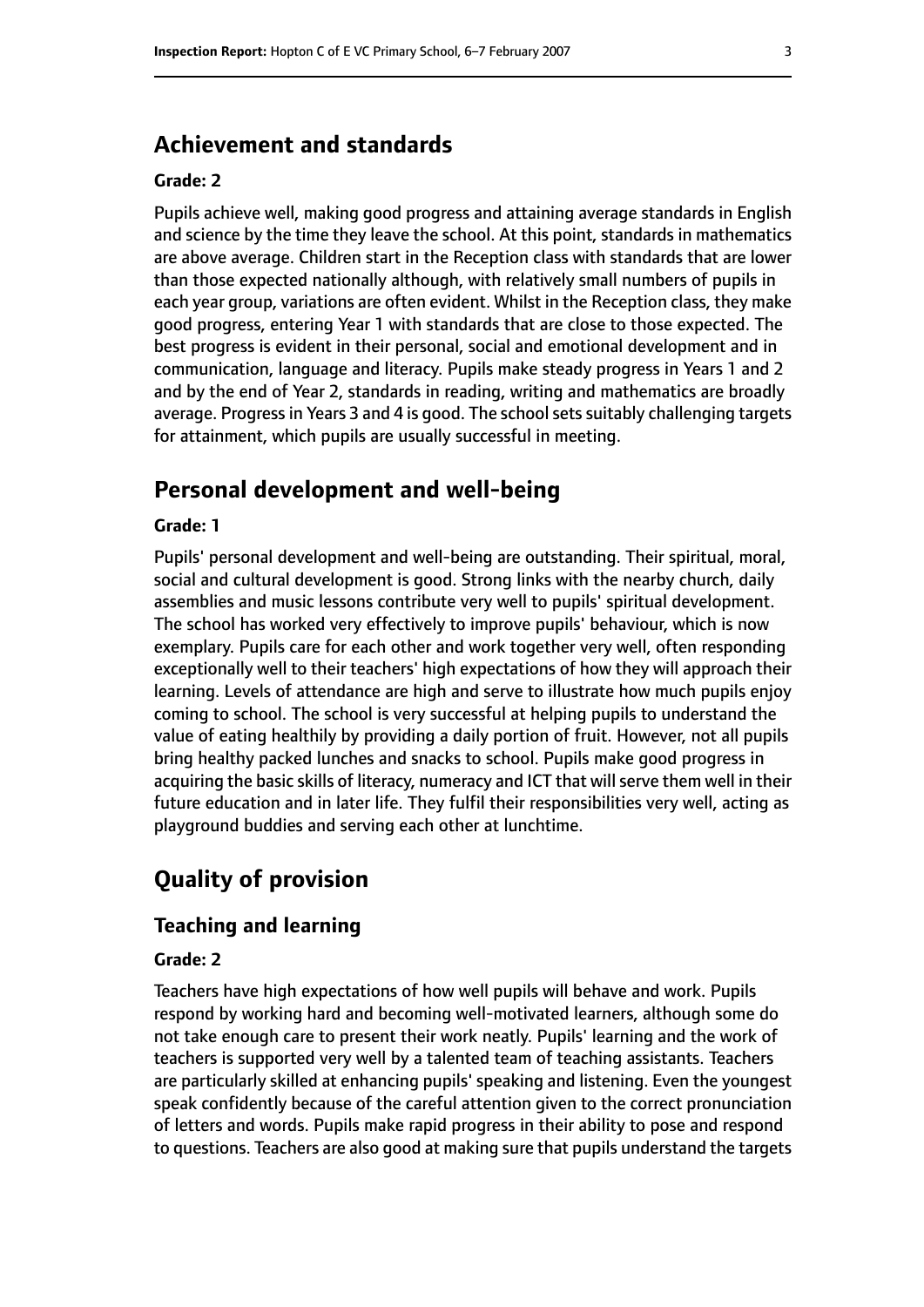set for their learning. At times the marking of pupils' work reaches the highest standard and is informative and helpful. However, there are occasions when marking does not give pupils enough information about how to make their work even better. In some lessons, opportunities for pupils to comment about their progress and what they need to do next are missed. There are good procedures to assess the progress of the youngest children and of pupils in Years 1 to 4. Teachers make good use of the information they gain from assessments to plan the next stages of learning.

#### **Curriculum and other activities**

#### **Grade: 3**

The curriculum is satisfactory. It meets pupils' learning needs in English, mathematics, science and ICT well. Since the last inspection, revisions to the curriculum in these subjects have ensured, that year-on-year, it builds well on pupils' previous learning. However, in some other subjects not enough attention is given to tailoring activities to meeting the needs of the full range of ages and abilities in each class. The school provides pupils with access to a good range of educational visits and additional activities that support their learning well. These activities are well attended and include dance, cricket, gardening, French, football, swimming and the Christian based 'SPLAT' (Special People Learning About Truth) club.

#### **Care, guidance and support**

#### **Grade: 1**

Care, guidance and support are outstanding. The school's arrangements to ensure pupils are safe and well cared for are excellent and are fully in line with all the most recent requirements. Outstanding provision is made to support pupils in their social and emotional development. There are very good arrangements to track and respond to pupils' academic progress and learning needs. Good support is provided for pupils who have learning difficulties or disabilities and they achieve well. The school is swift to recognise shortfalls in pupils' learning, no matter what their ability, and responds by providing a range of programmes in English and mathematics that enables pupils to make good progress and to do their best. Links with parents and carers and with external agencies to support pupils' learning are very effective. The school has excellent arrangements to listen and respond to pupils' views. For example, they were able to plan the impressive developments recently made to the school grounds.

#### **Leadership and management**

#### **Grade: 2**

The headteacher provides good leadership for a team of teachers and other staff. They are clearly dedicated to ensuring that pupils make the progress of which they are capable in their academic and in their personal and social development. Staff with additional responsibilities, such as those who lead subjects, undertake their duties effectively and provide good support for their colleagues. Arrangements to promote the professional development of all staff are outstanding.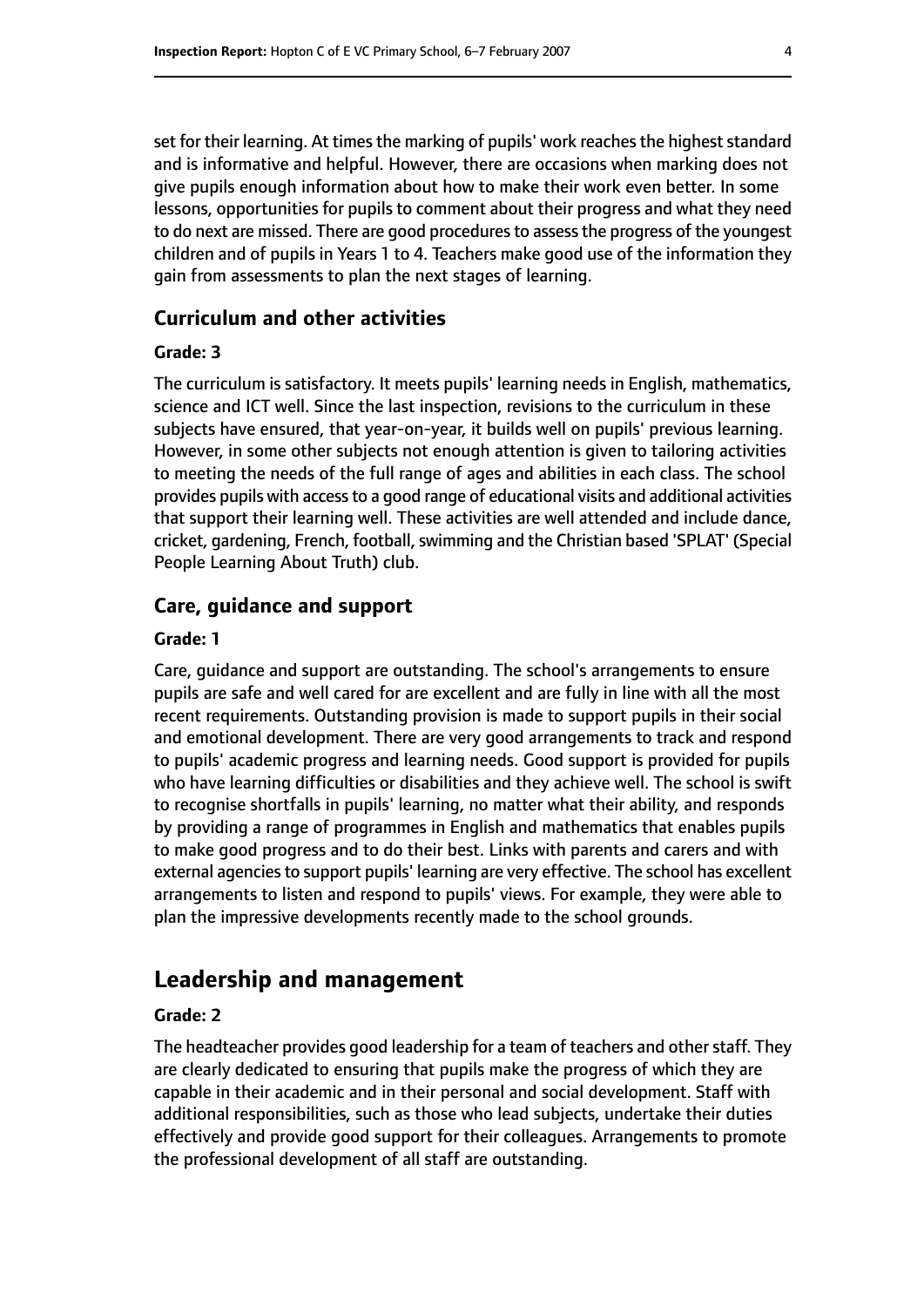The school's procedures to evaluate its own performance and respond to any identified areas for improvement are good. Details of this are set out clearly in the school improvement plan. Governors are exceptionally good at supporting the headteacher in checking on the progress made towards achieving the identified improvements. Their visits to school are closely focussed on ensuring that this is taking place. Financial planning and the arrangements to use the available resources wisely are outstanding. In the past, the school was in the difficult position of having a substantial deficit budget. The good housekeeping of the headteacher and governing body has enabled this position to be fully resolved and they have brought about significant improvements in the quality of resources to support pupils' learning. There are very good mechanisms for communicating with parents and carers to keep them informed about the school's activities and about their children's progress. This is typified by an excellent weekly newsletter. For their part, parents and carers raise substantial sums to support the work of the school. The school has outstanding links with community organisations, such as the local playgroup.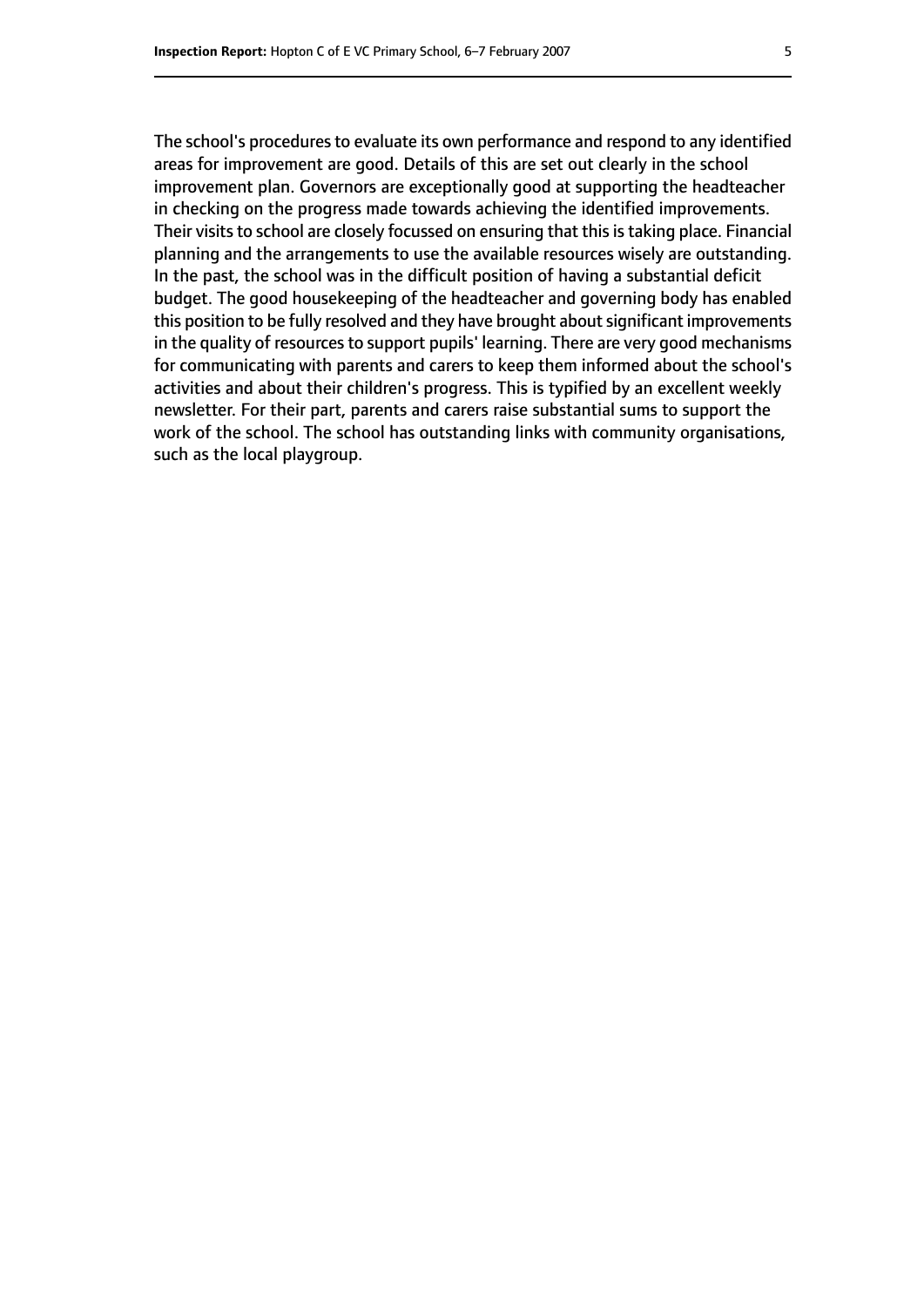**Any complaints about the inspection or the report should be made following the procedures set out inthe guidance 'Complaints about school inspection', whichis available from Ofsted's website: www.ofsted.gov.uk.**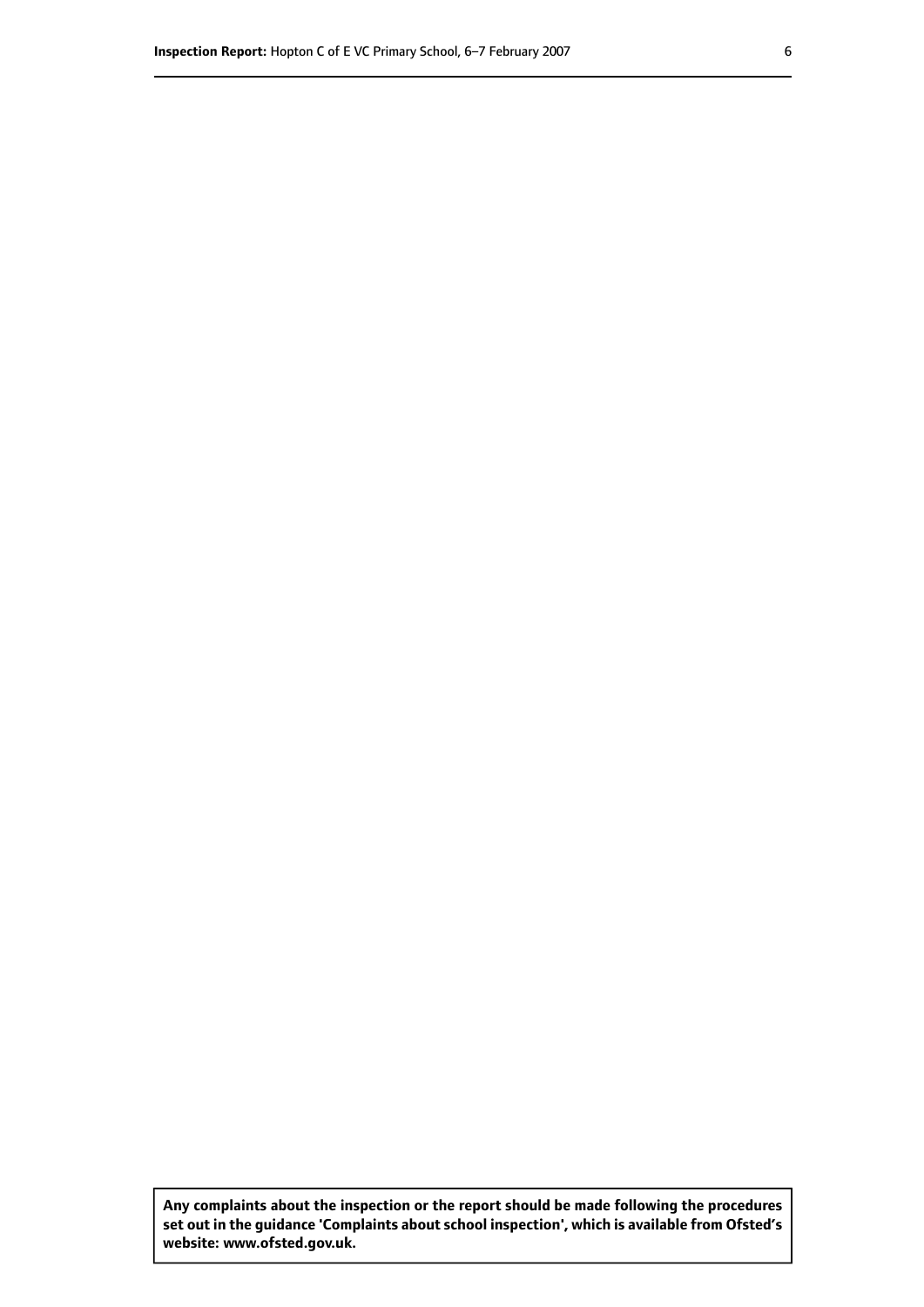# **Inspection judgements**

| Key to judgements: grade 1 is outstanding, grade 2 good, grade 3 satisfactory, and grade 4 | School         |
|--------------------------------------------------------------------------------------------|----------------|
| inadeauate                                                                                 | <b>Overall</b> |

# **Overall effectiveness**

| How effective, efficient and inclusive is the provision of education, integrated<br>care and any extended services in meeting the needs of learners? |     |
|------------------------------------------------------------------------------------------------------------------------------------------------------|-----|
| How well does the school work in partnership with others to promote learners'<br>well-being?                                                         |     |
| The quality and standards in the Foundation Stage                                                                                                    |     |
| The effectiveness of the school's self-evaluation                                                                                                    |     |
| The capacity to make any necessary improvements                                                                                                      |     |
| Effective steps have been taken to promote improvement since the last<br>inspection                                                                  | Yes |

## **Achievement and standards**

| How well do learners achieve?                                                                               |  |
|-------------------------------------------------------------------------------------------------------------|--|
| The standards <sup>1</sup> reached by learners                                                              |  |
| How well learners make progress, taking account of any significant variations between<br>groups of learners |  |
| How well learners with learning difficulties and disabilities make progress                                 |  |

## **Personal development and well-being**

| How good is the overall personal development and well-being of the<br>learners?                                  |  |
|------------------------------------------------------------------------------------------------------------------|--|
| The extent of learners' spiritual, moral, social and cultural development                                        |  |
| The behaviour of learners                                                                                        |  |
| The attendance of learners                                                                                       |  |
| How well learners enjoy their education                                                                          |  |
| The extent to which learners adopt safe practices                                                                |  |
| The extent to which learners adopt healthy lifestyles                                                            |  |
| The extent to which learners make a positive contribution to the community                                       |  |
| How well learners develop workplace and other skills that will contribute to<br>their future economic well-being |  |

# **The quality of provision**

| $\Box$ How effective are teaching and learning in meeting the full range of the $\Box$<br>  learners' needs?                |  |
|-----------------------------------------------------------------------------------------------------------------------------|--|
| $\overline{ }$ How well do the curriculum and other activities meet the range of needs<br>$\mid$ and interests of learners? |  |
| How well are learners cared for, guided and supported?                                                                      |  |

 $^1$  Grade 1 - Exceptionally and consistently high; Grade 2 - Generally above average with none significantly below average; Grade 3 - Broadly average to below average; Grade 4 - Exceptionally low.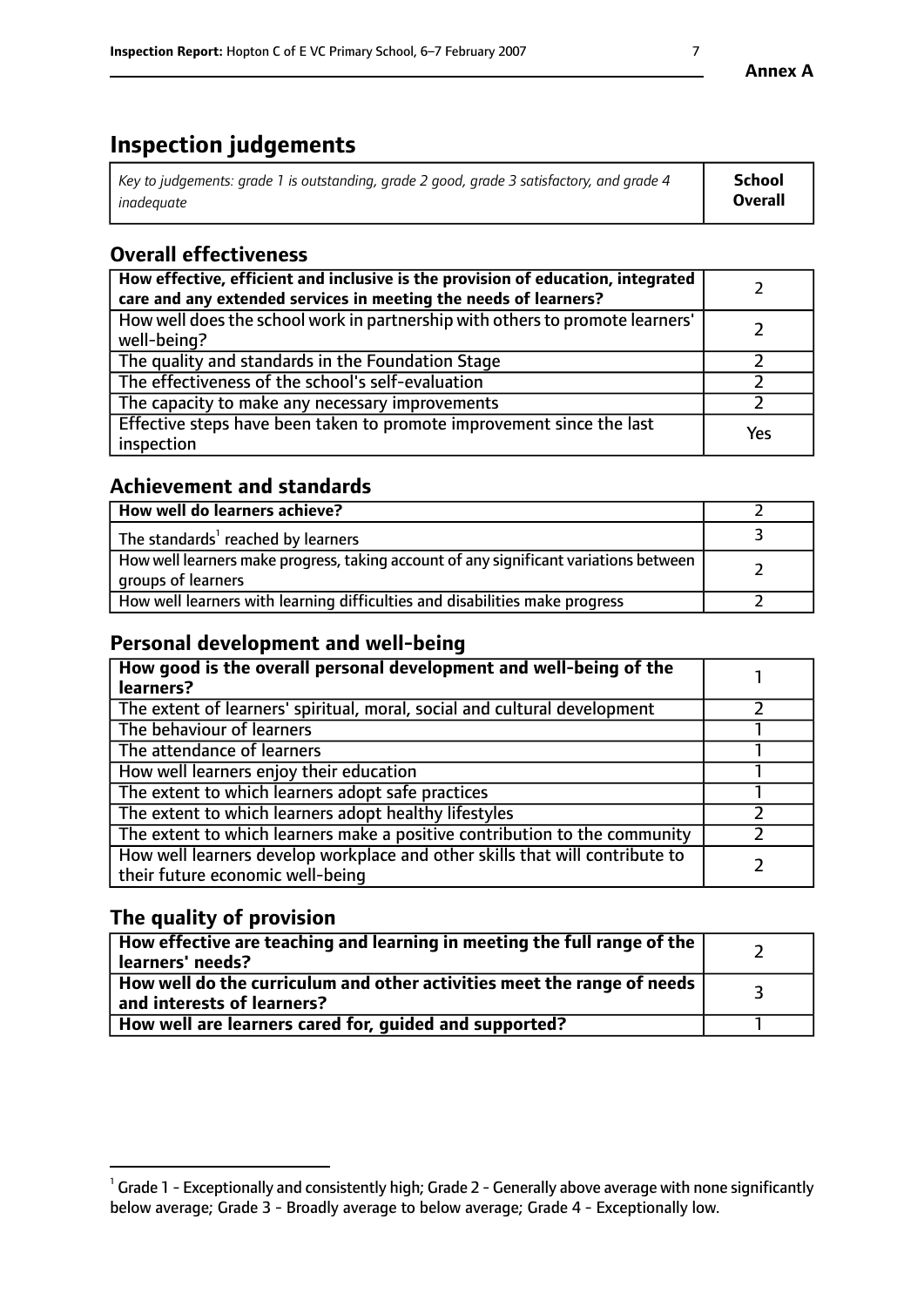# **Leadership and management**

| How effective are leadership and management in raising achievement<br>and supporting all learners?                                              |               |
|-------------------------------------------------------------------------------------------------------------------------------------------------|---------------|
| How effectively leaders and managers at all levels set clear direction leading<br>to improvement and promote high quality of care and education |               |
| How effectively performance is monitored, evaluated and improved to meet<br>challenging targets                                                 |               |
| How well equality of opportunity is promoted and discrimination tackled so<br>that all learners achieve as well as they can                     |               |
| How effectively and efficiently resources, including staff, are deployed to<br>achieve value for money                                          | $\mathcal{P}$ |
| The extent to which governors and other supervisory boards discharge their<br>responsibilities                                                  |               |
| Do procedures for safequarding learners meet current government<br>requirements?                                                                | Yes           |
| Does this school require special measures?                                                                                                      | No            |
| Does this school require a notice to improve?                                                                                                   | <b>No</b>     |